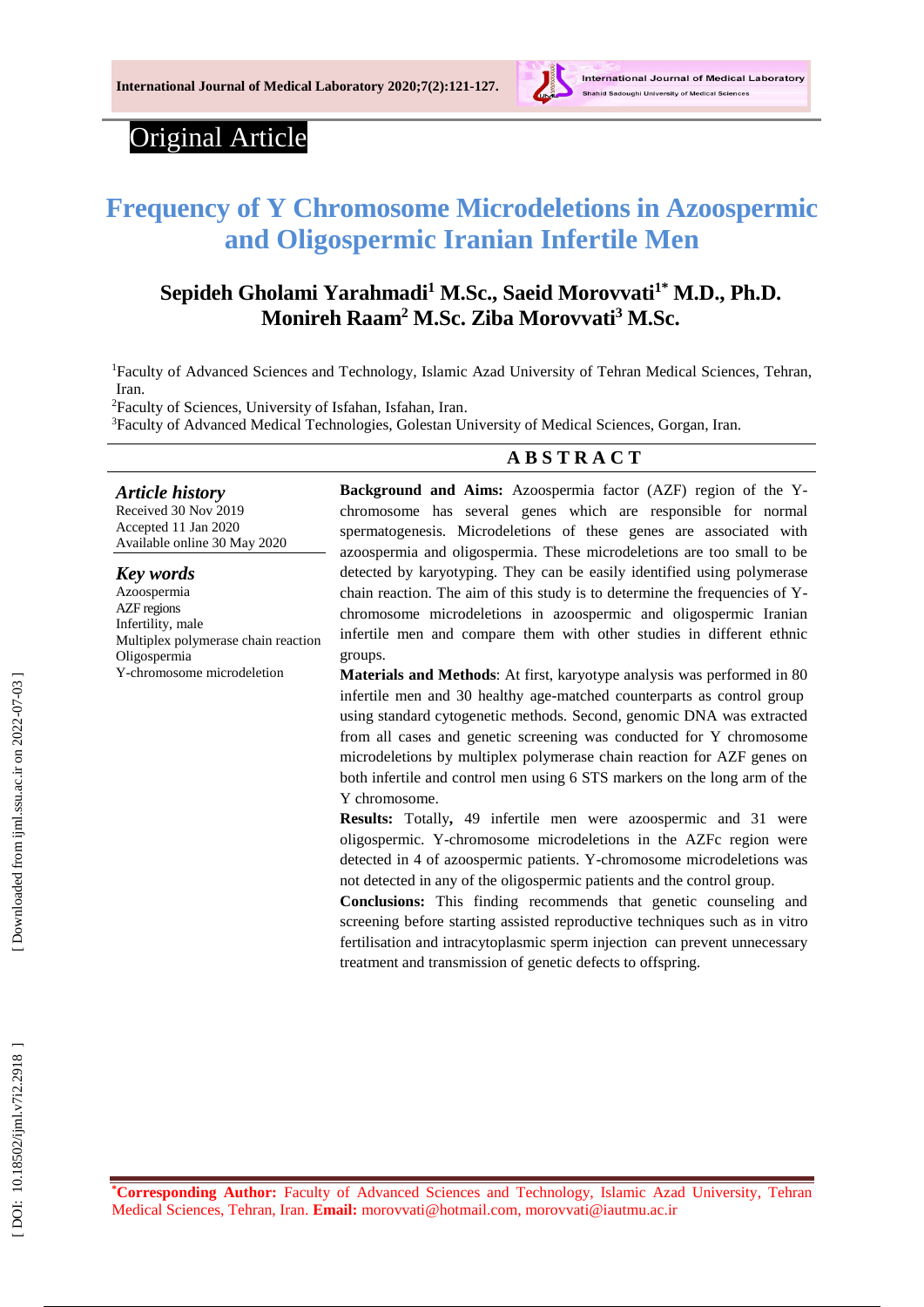# **Introduction**

Infertility is a major health problem today affecting 10 -15% of the couples. In 40 -50% of the cases, the male partner has quantitative or qualitative abnormalities of sperm production [1]. The known causes of male infertility are quite numerous and are divisible into several major categories. Male infertility has been associated with diverse genetic and non -genetic conditions [2]. Genetic abnormalities such as Y-chromosome microdeletions, Chromosomal abnormalities and single gene defects are the most common causes of male infertility [3]. Cytogenetic and molecular studies on azoospermic and oligospermic men with idiopathic infertility have confirmed the presence of genes that are responsible for spermatogenesis. The position of spermato genesis locus was traced in the long Y arm (Yq11). This area of chromosome Y has been called azoospermia factor (AZF) [4]. In early 1967, this azoospermia factor was demonstrated by Tiepolo and Zuffardi and considered as an essential factor for performing spermatogenesis [5]. AZF region is divided into the AZFa, AZFb and AZFc sub regions that are in proximal, middle and distal of Yq11, respectively [6]. Each of these subregions acts at a different point in spermatogenesis process. Base d on testis pathology, microdeletion in AZFa is related to deletion of germ cells and the presence of sertoli cells in seminiferous tubule that are characterized by sertoli cell only syndrome and is associated with azoospermia. Additionally, microdeletion in AZFb is related to inhibiting the growth of

germ cells in the pachytene stage leading to containing the process of meiosis division. Microdeletion in AZFc is related to stopping the germ cells in spermatid phase. Moreover, it is associated with hypospermatogenesis, maturation arrest and severe decrease in sperm count.

Therefore, eliminating a specific locus of AZF would have certain phenotypic results [7, 8]. Y chromosome microdeletions have been identified in 10 -15% of azoospermia and 5 -10% of idiopathic severe oligospermia [9]. In other words, after Klinefelter syndrome, Y-chromosomal microdeletions are the second most frequent genetic cause of azoospermic and oligospermic men. Although microdeletions are relatively frequentative among men with idiopathic azoospermia, oligospermia, the incidence can vary considerably depending on the selection criteria of the patients [6]. Utilizing recent assisted reproductive technologies (ART) such as *in vitro* fertilisation (IVF) and intracytoplasmic sperm injection (ICSI) could treat infertility. Applying ART in men with Yq microdeletions could increase Infertility risk and other diseases in their male offspring.

Therefore, evaluating Y chromosome micro deletions in infertile male population before using ART is recommended. The present study was conducted to investigate the frequency of Y chromosome microdeletions using multiplex polymerase chain reaction (PCR ) in men with idiopathic azoospermia or oligospermia.

Downloaded from ijml.ssu.ac.ir on 2022-07-03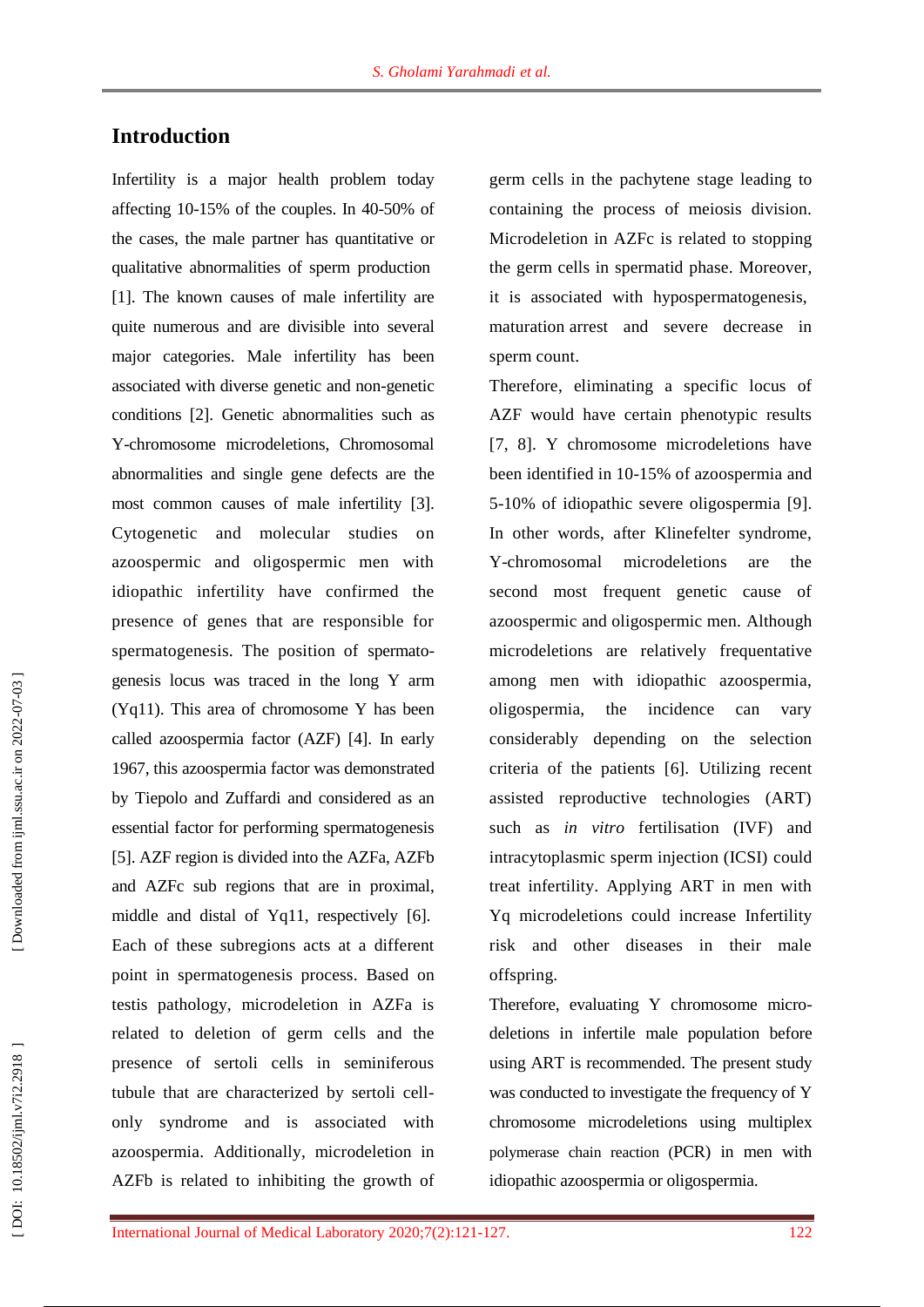# **Materials and Methods**

Eighty men with idiopathic infertility and 30 male age -matched normal controls were selected for the molecular AZF screening program and were analyzed. The infertility group included 49 males with azoospermia and 31 with oligospermia. Karyotype analysis was performed in all cases by using standard cytogenetic methods. The karyotype was normal in all cases. Genomic DNA was extracted from peripheral blood leukocytes of patients and 30 healthy controls using salting out method. PCR -based studies for Y chromosome microdeletions on both infertile and control men were carried out using 6 STS markers on the long arm of the Y chromosome. Each patient was examined for 3 AZF loci mapped to interval 5 and 6 of the Y chromosome. The ZFY gene was used as internal control. The following STS markers were used: sY84, sY86 (AZFa); sY127, sY134 (AZFb); and sY254, sY255 (AZFc). The primers set used in this study (table 1) were suggested by Simoni et al. and are

recommended by the European Academy of Andrology [6]. It enables the detection of over 95% of deletions in the AZF locus and allows minimal standardization and comparison of the data on AZF deletions from diverse laboratories in different countries. Two multiplex reactions were designed for the analysis of the three AZF deletion regions. Both multiplexes contain 4 fragments, i.e. the three AZF and one control fragment ZFY. Briefly, 50 –100ng of genomic DNA was used as template in 25mL reaction mix, 1.4ml amplification buffer, 5mM MgCl 2, 1.2mM dNTPs, 0.28μM of each primer, and 0.4U/μl of *Taq* DNA polymerase. After an initial denaturation step at 95°C for 5 minutes, each PCR reaction was carried at the specific annealing temperature for each multiplex set. The PCR products were separated on 3.5% agarose gels stained with ethidium bromide on the basis of the size of the product obtained. Whenever failure of amplification in any sample was detected, two additional PCRs were performed to confirm the absence of the unamplified STSs.

| <b>Table 1.</b> Primer sequences and product sizes of 6 Y STSs that used in this study. Multiplex A: sY84, sY134, |
|-------------------------------------------------------------------------------------------------------------------|
| sY255 and ZFY. Multiplex B: sY86, sY127, sY254 and ZFY                                                            |

| <b>Primer</b><br><b>Name</b> | <b>Sequence</b>                                                                          | <b>AZF</b> Region | <b>Product Size (bp)</b> |
|------------------------------|------------------------------------------------------------------------------------------|-------------------|--------------------------|
| sY84                         | F: 5'-AGA AGG GTC TGA AAG CAG GT-3'<br>R: 5'-GCC TAC TAC CTG GAG GCT TC-3'               | AZFa              | 213                      |
| sY86                         | F: 5'-GTG ACA CAC AGA CTA TGC TTC-3'<br>R: 5'-ACA CAC AGA GGG ACA ACC CT-3'              | AZFa              | 320                      |
| sY127                        | $F: 5'$ -GGC TCA CAA ACG AAA AGA AA-3'<br>$R: 5'$ -CTG CAG GCA GTA ATA AGG GA-3'         | AZFh              | 274                      |
| sY134                        | F: 5'-GTC TGC CTC ACC ATA AAA CG-3'<br>R: 5'-ACC ACT GCC AAA ACT TTC AA-3'               | AZFh              | 301                      |
| sY254                        | F: 5'- GGG TGT TAC CAG AAG GCA AA-3'<br>R: 5'- GAA CCG TAT CTA CCA AAG CAG C-3'          | AZFe              | 400                      |
| sV255                        | $F: 5'$ - GTT ACA GGA TTC GGC GTG AT-3'<br>R: 5'- CTC GTC ATG TCA TGT GCA GCC AC-3'      | AZFe              | 126                      |
| <b>ZFY</b>                   | F: 5'-ACC RCT GTA CTG ACT GTG ATT ACA C-3'<br>R: 5'-GCA CYT CTT TGG TAT CYG AGA AAG T-3' | Internal control  | 495                      |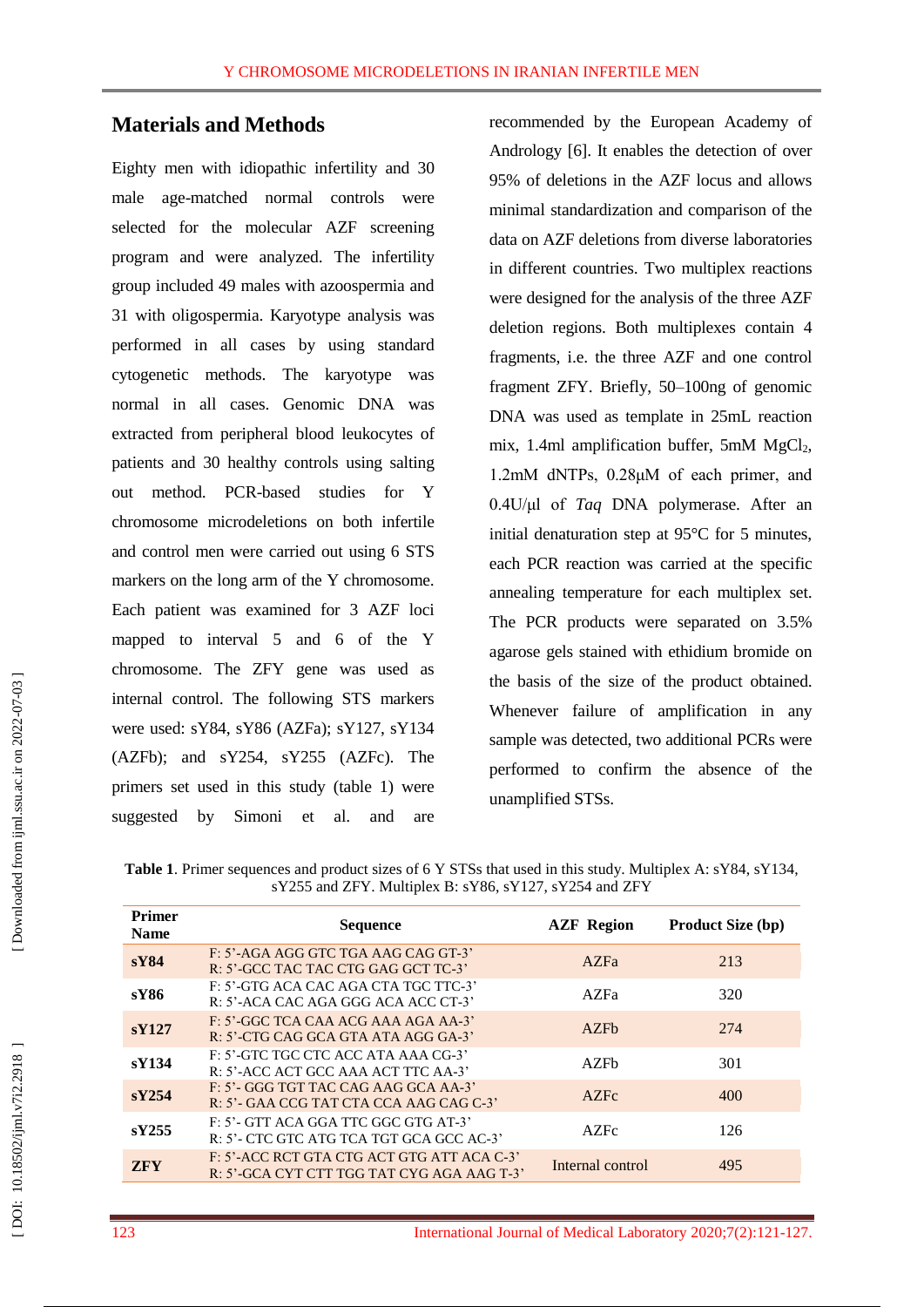# **Results**

Among the 80 infertile men, 49 were azoospermic and 31 were severely oligospermic. PCR microdeletion analysis was executed in all 80 infertile patients and the control group. PCR amplification produced a band of the expected size for all six loci investigated in normal fertile men. The most frequent microdeletions were detected in the AZFc region. Y -chromosome microdeletions in the AZFc region were traced in 4 of 80 cases (5%) (Fig. 1). These patients had complete deletion of AZFc loci, and the deletions were detected completely within the AZFc region in the interval 6 of the

Y chromosome. No deletions were found in AZFa and AZFb regions among all infertile men. None of oligospermic patients had Y chromosome microdeletion. To explore the possible contribution of Y chromosome deletions in idiopathic infertility of Iranian males with azoospermia or oligospermia, 30 normal fertile male s with normospermia as a control group were analyzed for whom no deletion was found . The total frequency of the microdeletions was 5% that comprised 4 cases in azoospermic but none in the oligospermic and the control group s .



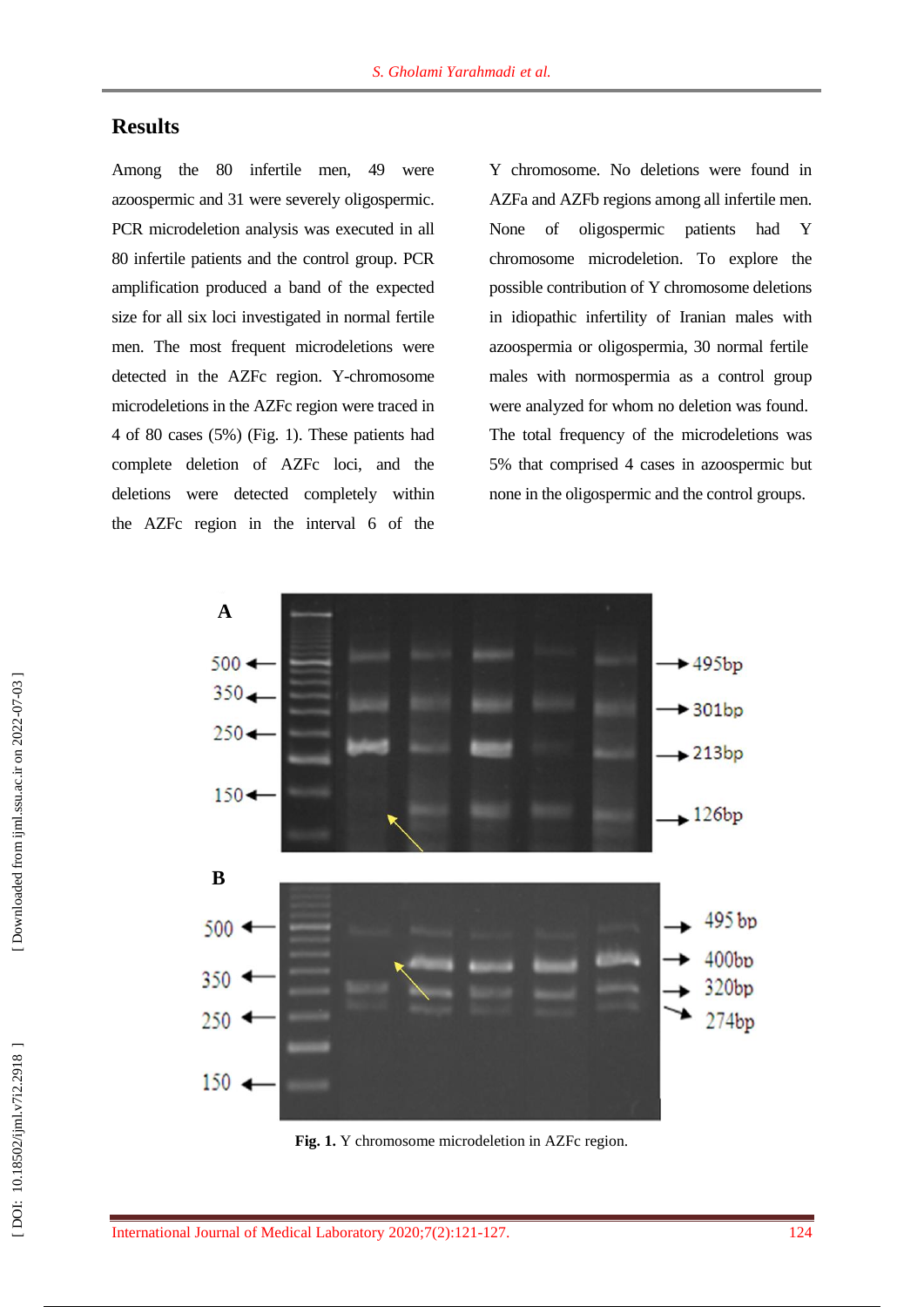# **Discussion**

A widespread variety of genes on the Y chromosome and autosomes conduct spermatogenesis. Y chromosome deletions are known as a significant cause of male infertility factors. The frequency of the Y chromosome deletions increases by the severity of the spermatogenic imperfection [1].

Recent advances in molecular biology propose that Y -chromosome microdeletions are the second most prevalent genetic motive of spermatogenic failure and male infertility after Klinefelter's syndrome. The phenotype of azoospermia or sever oligospermia can be associated with a diversity of spermatogenic imperfections [7]. While according to former scientific consensus Y chromosome was believed to be poor in terms of gene contents, discovering the genetic complexity of the AZF region, which is divided into AZFa, AZFb and AZFc locuses, proved that its q arm constitutes most of heterochromatic regions. Molecular mapping analysis has shown that at least some but not all of these loci harbors are responsible for spermatogenesis [4]. Each AZF locus of the Y chromosome is associated with distinct phases of spermatogenesis and deletion of each locus disrupts spermatogenesis at a particular phase. Firstly, the presence of Sertoli cells within the seminiferous tubules along with an entire absence of germ cells is associated with AZFa deletion.

Secondy, the deletion of AZFb is associated with germ cell development arrest at the pachytene stage, and third , AZFc deletion is related to germ cell improvement arrest at the spermatid stage

and maturation arrest. These deletions have been reported in 2.7 –55.5% of infertile men [12,13,14]. Typically, around 15% of azoospermic and 5 –10% of oligospermic men show Y chromosome deletions. However, these Y chromosome microdeletions could not be anticipated cytogenetically, based on the clinical findings, and through the semen analysis. Thus, PCR -based screening of AZF regions for microdeletions on the Y chromosome is essential. Formerly, the diagnosis of a genetic etiology had little clinical importance . Nowadays, the assisted reproductive technology helps in surmounting this infertility problem, yet there is still the transmission of the genetic defects, like microdeletion, to their offspring . Consequently, this diagnosis presents the vital information to counsel these couples efficiently, particularly in regard s to the birth of an infertile male offspring who might also have the same or secondary larger deletions with more severe testicular phenotype [1]. In this study, Y chromosome microdeletions were detected in four cases  $(5\%; 4/80)$ . In all four cases, Ychromosome microdeletions in the AZFc region have been found. The AZFc region is the most dynamic region on the Yq according to different studies.

Several researches have established the frequency of AZF microdeletions amongst infertile men and proved AZF microdeletions bearing a substantial impact on azoospermia and oligospermia in infertile men globally. Similar studies in other regions of Iran have confirmed our findings, where these results prove that Y

DOI: 10.18502/ijml.v7i2.2918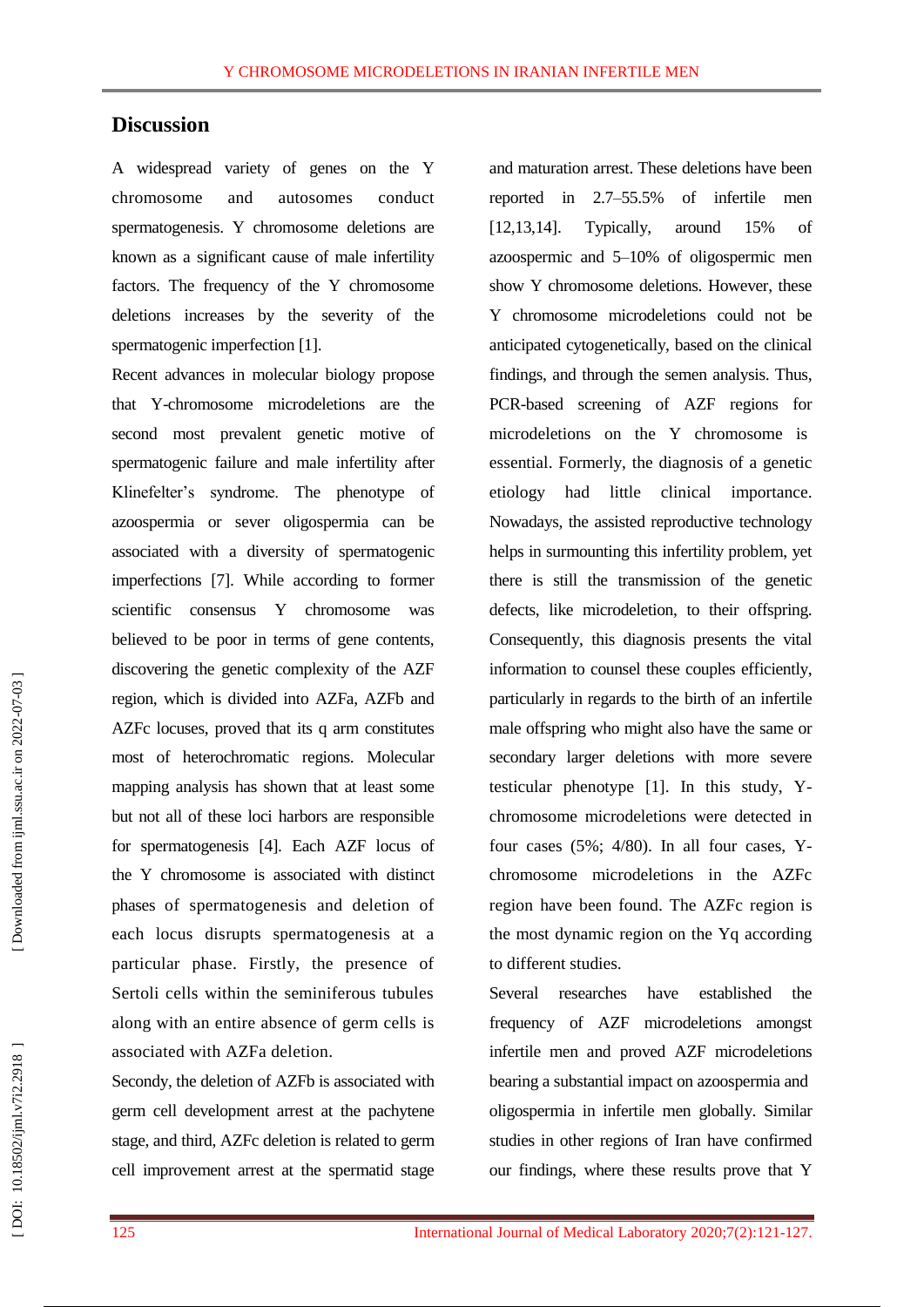chromosome microdeletions are present in Iranian infertile men with azoospermia and severe oligozoospermia. In addition, most of these results demonstrate that the AZFc region is the most important region on the Yq to the extent by which it can cause azoospermia and oligospermia. Also, other studies have mainly reported a frequency of less than 10% for Y chromosome microdeletions [16, 17, 18, 19, 20]. The most frequent microdeletions were detected within the AZFc region Özdemir . et al. [21] reported a 2.7% prevalence for Yq microdeletions among 1696 cases with primary male infertility from Turkey while Kim [22] stated an alternation of about 10% for microdeletions among 1,226 azoospermic/oligospermic infertile men in Korea, a level much higher than the other report. In another study, Kovacheva1 et al. [23] observed a frequency of Yq microdeletions of 5.5% among 142 Bulgarian males with azoospermia or drastic oligospermia. The results of this study are consistent with those of ours. Our results indicate that the frequency of microdeletions in the Y choromosome of azoospermic men is higher than that of oligospermic infertile men. Johnson et al. [24] observed a frequency of 4% in the prevalence of Yq microdeletions and identified most microdeletions in AZFc, which resembles our results. Han, et al. [25] also observed that among the 78 infertile men with  $-$  Y<sub>-</sub>

microdeletions, the most frequent microdeletions are detected in the AZFc region. The occurrence of the deletions in this study is lower than that some of the previously submitted works . The limited population or the smaller number of PCR primers included in this study and the patient selection criteria might be responsible factors for this discrepancy. In fact, no deletion was observed in oligozoospermic cases. Probably, this variability is related to differences in the selection of patient groups, ethnic differences, and sample size s . Other reasons might include the heterogeneity of STSs used in distinctive studies [4].

## **Conclusion**

On balance, this study shows that the frequency of Y chromosome microdeletion in investigating Iranian patients is almost identical to that of reported in other countries. The findings suggest that genetic counseling and screening before starting assisted reproductive techniques such as IVF and ICSI can prevent unnecessary treatment and transmission of genetic defects to offspring.

## **Conflict of Interest**

The authors have no financial conflict of interest.

#### **Acknowledgment**

The authors sincerely appreciate all the patients who participated in this study.

- [1]. Viswambharan N, Suganthi R, Simon AM, Manonayaki S. Male infertility: polymerase chain reaction - based deletion mapping of genes on the human chromosome. Singapore Med J. 2007; 48(12): 1140.
- [ 2]. Abid S, Maitra A, Meherji P, Patel Z, Kadam S, Shah J, et al. Clinical and laboratory evaluation of idiopathic male infertility in a secondary referral center in India. J Clinic Lab Analysis 2008; 22(1): 29 -38.